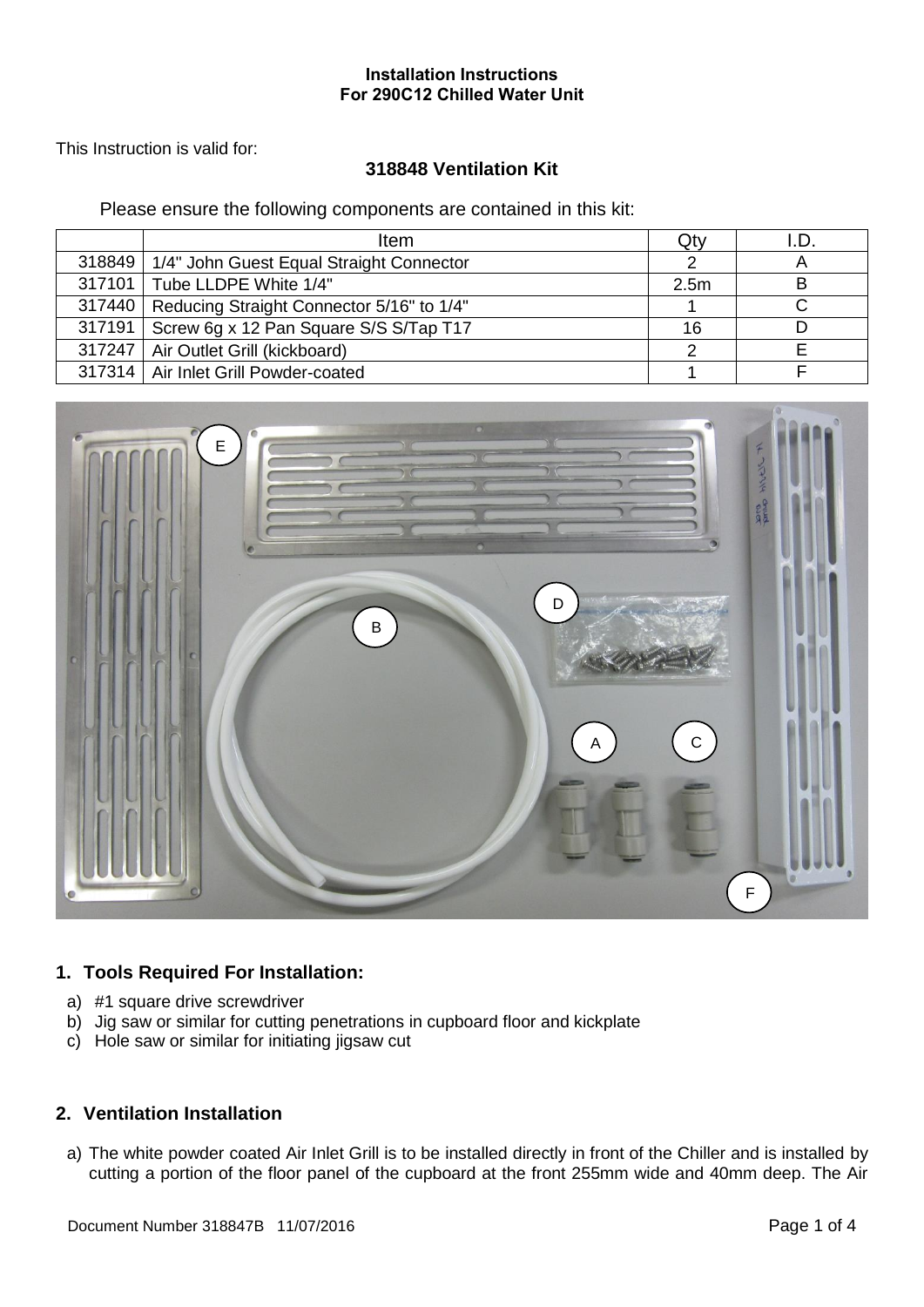Inlet Grill must provide a flow path for cool air to be drawn from the room outside the cupboard, into the cupboard and through the condenser on the front of the Chiller.

- b) Install one stainless steel Air Outlet Grill in the kickplate between the Boiling Water Unit and the Chiller. Cut a hole in the kickplate 60mm high x 255mm wide. It is important to keep this Air Outlet Grill and the Air Inlet Grill apart as much as possible.
- c) Install the second Air Outlet Grill on the left hand side of the Chiller as described in the diagram below. This Air Outlet Grill provides a flow path for warm air to be drawn from the ventilation outlet on the side of the Chiller, into the space beneath the cupboard floor and out the kickplate Air Outlet Grill.

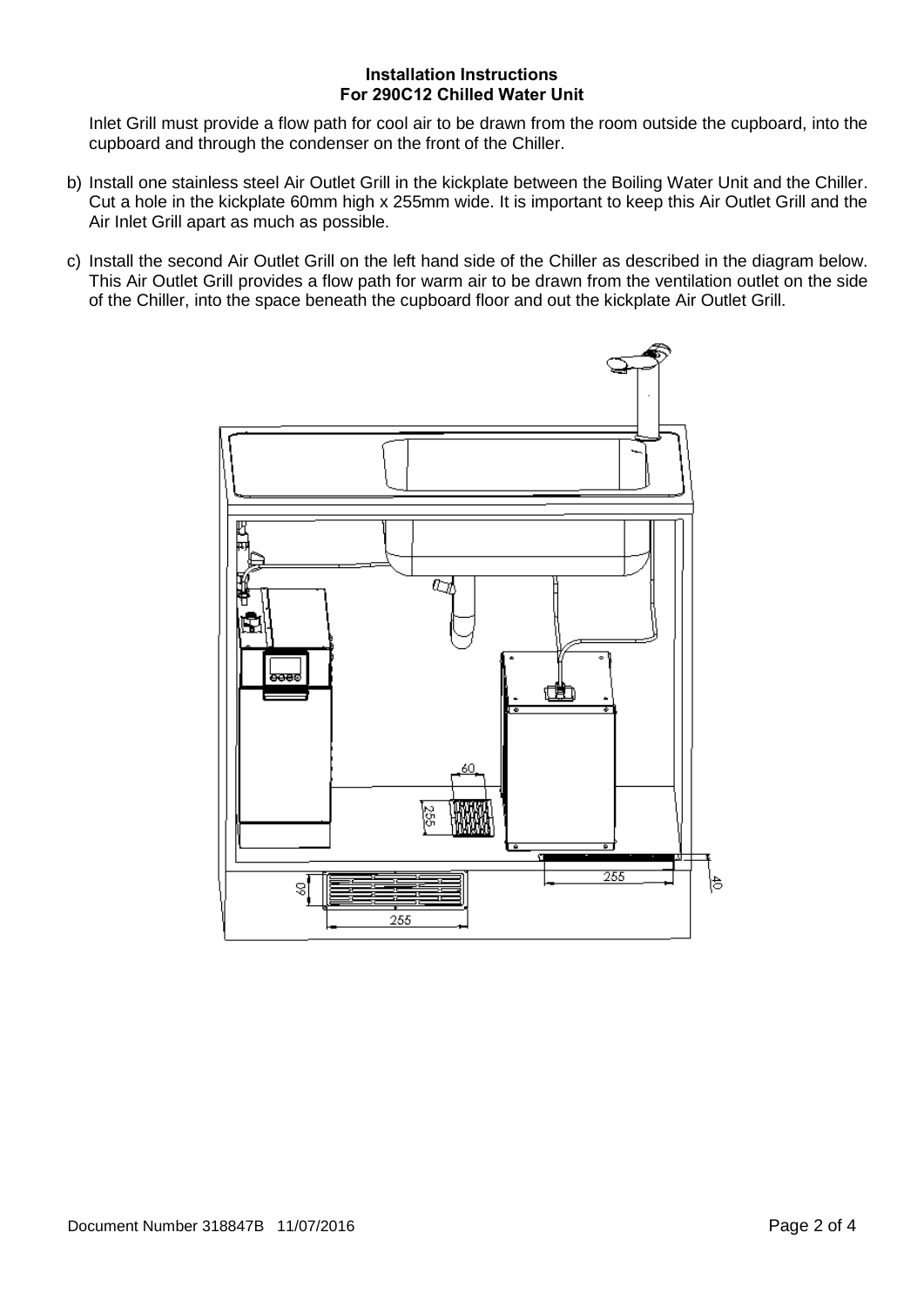

### **3. Water Connection**

- a) Fit two  $\frac{1}{4}$ " Quick Connectors on the Chiller's Inlet and Outlet copper pipes.
- b) Fit the  $\frac{5}{16}$ " to  $\frac{1}{4}$ " Quick Connect fitting with the  $\frac{1}{4}$ " Tube to the cold pipe of the Tap and the other side of the tube into the Chiller Outlet  $(1/4)$ " Quick Connector).
- c) Fit the  $\frac{1}{4}$  tube between the Boiling Water Unit Filtered Outlet and the Chiller Inlet  $\left(\frac{1}{4}\right)$  Quick Connector).

Ensure the tube is cut to minimum length.

Warranty request form is on the last page

Note: The thermostat is factory set to deliver 8°C min water temperature.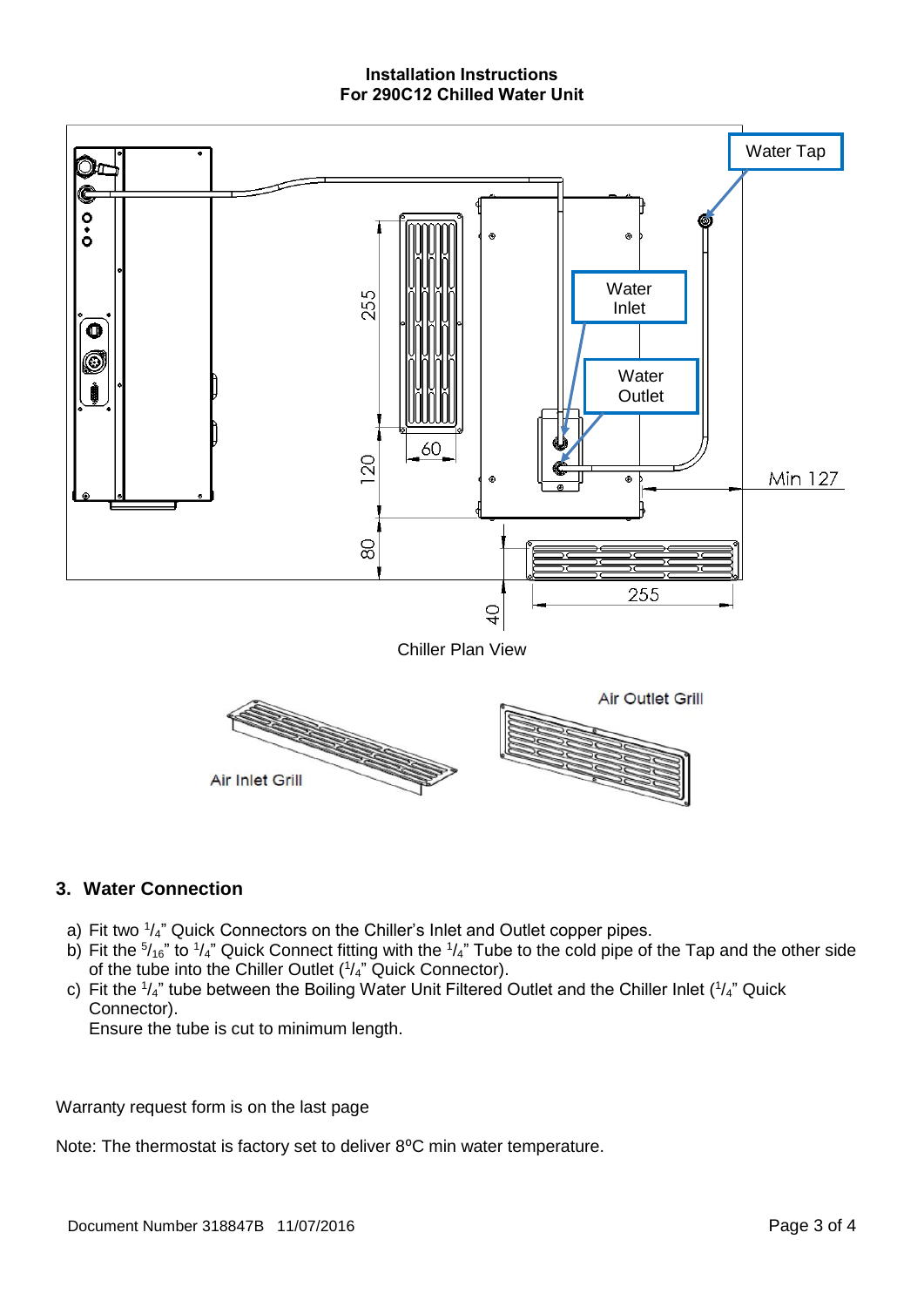To adjust the output water temperature down, switch the unit OFF and rotate the lever of the thermostat a quarter turn clockwise using a flat screwdriver. After that switch the unit ON. See photo below.

It the output water is too cold, repeat the same operation but turning the thermostat lever anticlockwise.



**Note**

**This Chiller is designed to be installed with Rheem Boiling Water Unit. The recommended minimum water pressure is 250kPa and maximum water pressure of 1,000kPa to the Boiling Water Unit. An absolute minimum water pressure as low as 100kPa can be used, however, refill rate may be reduced.**

**Please note that no Relief valve is required when this water chiller is used with a Rheem Boiling water unit.**